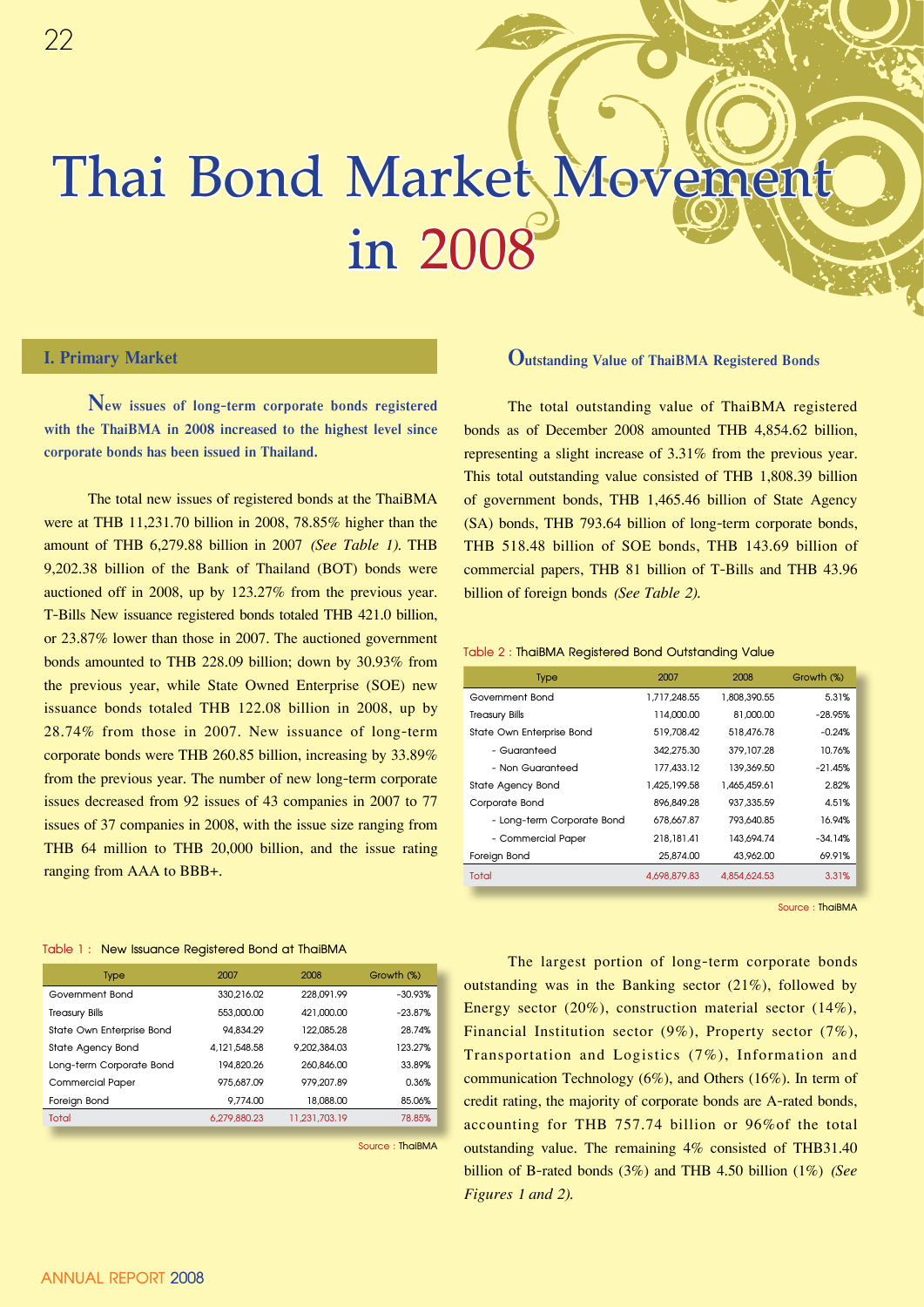# OTHERS 16% **BANK 21%** TRANS 7% **PROP 7%**  $ICT<sub>6%</sub>$ ENERGY 20% FIN 9% ------**CONMAT 14% ---**

# **Figure 1 : Corporate Bond's Outstanding Value by Business Sector**

# **II. Bond Trading Activities in 2008**

In 2008, total outright trading value was THB 17,362.28 billion, 65% higher than in 2007 *(See Table 3).* Average daily outright trading value amounted to THB 70.29 billion in 2008, up by 64% from the previous year. Meanwhile, average daily outright trading which excluded SA bonds' trading value, stood at THB 7.82 billion in 2008, 10% lower than the amount of THB 8.68 billion in 2007. Trading activities in 2008 were concentrated in BOT bond, accounted for THB 15,431.79 billion or 89% of the total outright trading value. This was followed THB 1,172.89 billion of government bonds, THB 542.25 billion of T-bills, THB 115.39 billion of long-term corporate bonds, **(as of Dec 30, 2008) Figure 2 : Corporate Bond's Trading & Outstanding Value by Rating (as of Dec 30, 2008)**



THB 95.20 billion of SOE bonds, and THB 4.76 billion of foreign bonds. With regards to SOE bonds, the total outright trading value of guaranteed SOE bonds and non-guaranteed SOE bonds were worth THB 77.95 billion and THB 17.25 billion, respectively.

Total outright trading of long-term corporate bonds in 2008 totaled THB 115.39 billion or 0.66% of the total outright trading value. The largest portion of corporate bonds outright trading value was in the Financial Institution sector (14%), followed by Energy sector (13%) and Banking sector (10%).

**Table 3 : ThaiBMA Outright Trading & Outstanding Value in 2007-2008 (THB Mln)**

|                             | 2007                    |              | 2008             |              | % Change |             |
|-----------------------------|-------------------------|--------------|------------------|--------------|----------|-------------|
| <b>Type</b>                 | <b>Outright Trading</b> | Outstanding  | Outright Trading | Outstanding  | Trading  | Outstanding |
| Government                  | 1,112,263.01            | 1.717.248.55 | 1.172.889.12     | 1.808.390.55 | 5%       | 5%          |
| State enterprise            | 71,795.90               | 519,708.42   | 95.202.54        | 518,476.78   | 33%      | 0%          |
| - Guaranteed                | 45.756.43               | 342.275.30   | 77.951.62        | 379,107.28   | 70%      | 11%         |
| - Non-guaranteed            | 26.039.47               | 177.433.12   | 17.250.92        | 139,369.50   | $-34%$   | $-21%$      |
| T-Bills                     | 799,731.23              | 114,000.00   | 542.249.51       | 81,000.00    | $-32%$   | $-29%$      |
| State agency                | 8.406.201.12            | 1.425.199.58 | 15.431.787.17    | 1,465,459.61 | 84%      | 3%          |
| Corporate                   | 135.136.74              | 896.849.28   | 115,389.06       | 937.335.59   | $-15%$   | 5%          |
| Foreign Bond                | 7.359.78                | 25,874.00    | 4.758.45         | 43.962.00    | $-35%$   | 70%         |
| <b>Total Value</b>          | 10.532.487.79           | 4.698.879.83 | 17.362.275.85    | 4.854.624.53 | 65%      | 3%          |
| - Monthly Average           | 877.707.32              |              | 1.446.856.32     |              | 65%      |             |
| - No. of trading days       | 245.00                  |              | 247.00           |              | 1%       |             |
| - Daily Average             | 42.989.75               |              | 70,292.61        |              | 64%      |             |
| No. of Outright Transaction | 83.794                  |              | 100.012          |              | 19%      |             |
| - Monthly Average           | 6.983                   |              | 8,334            |              | 19%      |             |
| - Daily Average             | 342                     |              | 405              |              | 18%      |             |
| <b>Dealer Participation</b> | 36                      |              | 35               |              | $-3%$    |             |

**Source : ThaiBMA**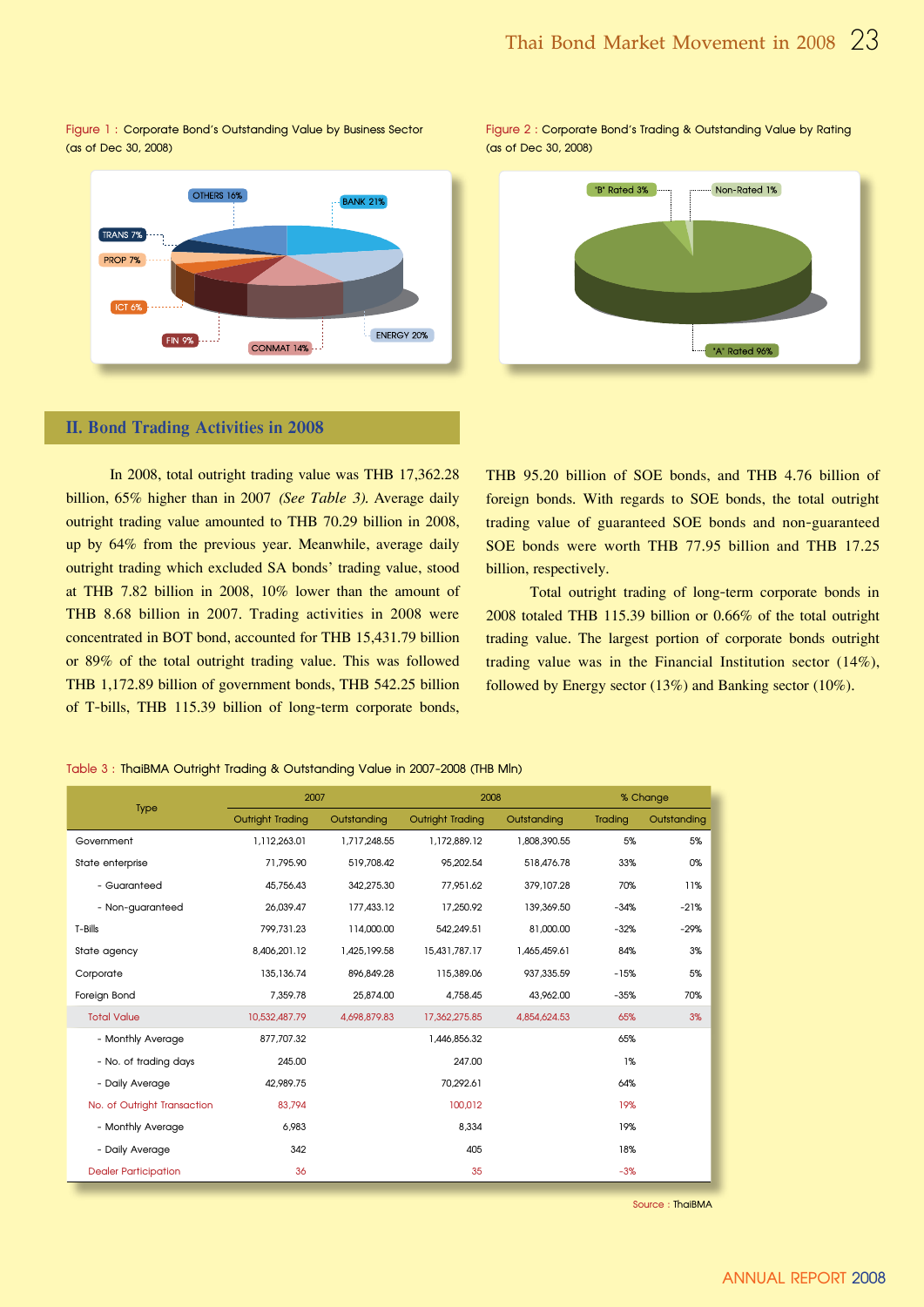# **Market Participants**

In 2008, 63% of the total outright trading value, or THB 10,960.25 billion, came from transaction between dealers and their clients, whereas 37% or THB 6,400.76 billion was from the transaction among dealers themselves. Major investors trading bonds with dealers were Asset Management Companies (59%), domestic companies (DCO)(22%), insurance companies (3%), non-dealer financial institutions (NDL) (2%), foreign companies (FCO) (2%), individuals (1%) and others (11%).

The top ten active member dealers in 2008 for outright transactions in bonds with maturity over 1 year comprised eight domestic banks, namely, Kasikorn Bank Plc (14.39% of market share), Siam Commercial Bank Plc (13.24%), Standard Chartered Bank (10.61%); Bangkok Bank Plc (7.48%), Tisco Bank Plc (7.38%), Bank Thai Plc (6.76%), United Overseas Bank (Thai) Plc (6.12%), the Hongkong and Shanghai Banking (6.04%), and two foreign banks: Deutsche Bank (5.23%), Citibank N.A. (4.73%) and *(See Table 4).*

# **Market Liquidity**

In 2008, the turnover ratio (outright transaction only) for all types of bonds was 3.58 times, up by 59.56% from the ratio of 2.24 times in 2007. In particular, the turnover ratio of SA bonds was 10.53 times, followed by that of T-Bills (6.69 times), government bonds (0.65 times), SOE bonds (0.18 times), corporate bonds which consisted of long-term corporate bonds and commercial papers (0.12 times), and Foreign bonds (0.11 times).

The top five active issues of government bonds were LB133A, LB183B, LB137A, LB095C and LB145B (See Table 5), whereas the top five active SOE bonds were EGAT094A, ETA08DA, SRT117A, NHA133A and EGAT106A (See Table 6). With regards to long-term corporate bonds, the top five active issues were MMTH08DA, TOP126A, BAY103A, THAI115A and AIS119A *(See Table 7).*

#### **Table 4 : Top 10 Active Member Dealers in 2008**

| Rank           | <b>Dealers</b> | % Market Share<br>Output | <b>Trading Value (THB Billion)</b><br>Outright |
|----------------|----------------|--------------------------|------------------------------------------------|
| 1              | <b>KBANK</b>   | 14.39%                   | 401,690.52                                     |
| $\overline{2}$ | <b>SCB</b>     | 13.24%                   | 369,473.56                                     |
| 3              | <b>SCBT</b>    | 10.61%                   | 296,071.35                                     |
| 4              | <b>BBL</b>     | 7.48%                    | 208.714.94                                     |
| 5              | <b>TISCO</b>   | 7.38%                    | 205,908.41                                     |
| 6              | BT             | 6.76%                    | 188,732.47                                     |
| $\overline{7}$ | <b>UOBT</b>    | 6.12%                    | 170,651.68                                     |
| 8              | <b>HSBC</b>    | 6.04%                    | 168,417.82                                     |
| 9              | <b>DBBK</b>    | 5.23%                    | 145,996.50                                     |
| 10             | <b>CITI</b>    | 4.73%                    | 131,853.09                                     |
|                | Other          | 18.02%                   | 503,005.35                                     |
|                | <b>Total</b>   | 100.00%                  | 2,790,515.69                                   |

**Source : ThaiBMA**

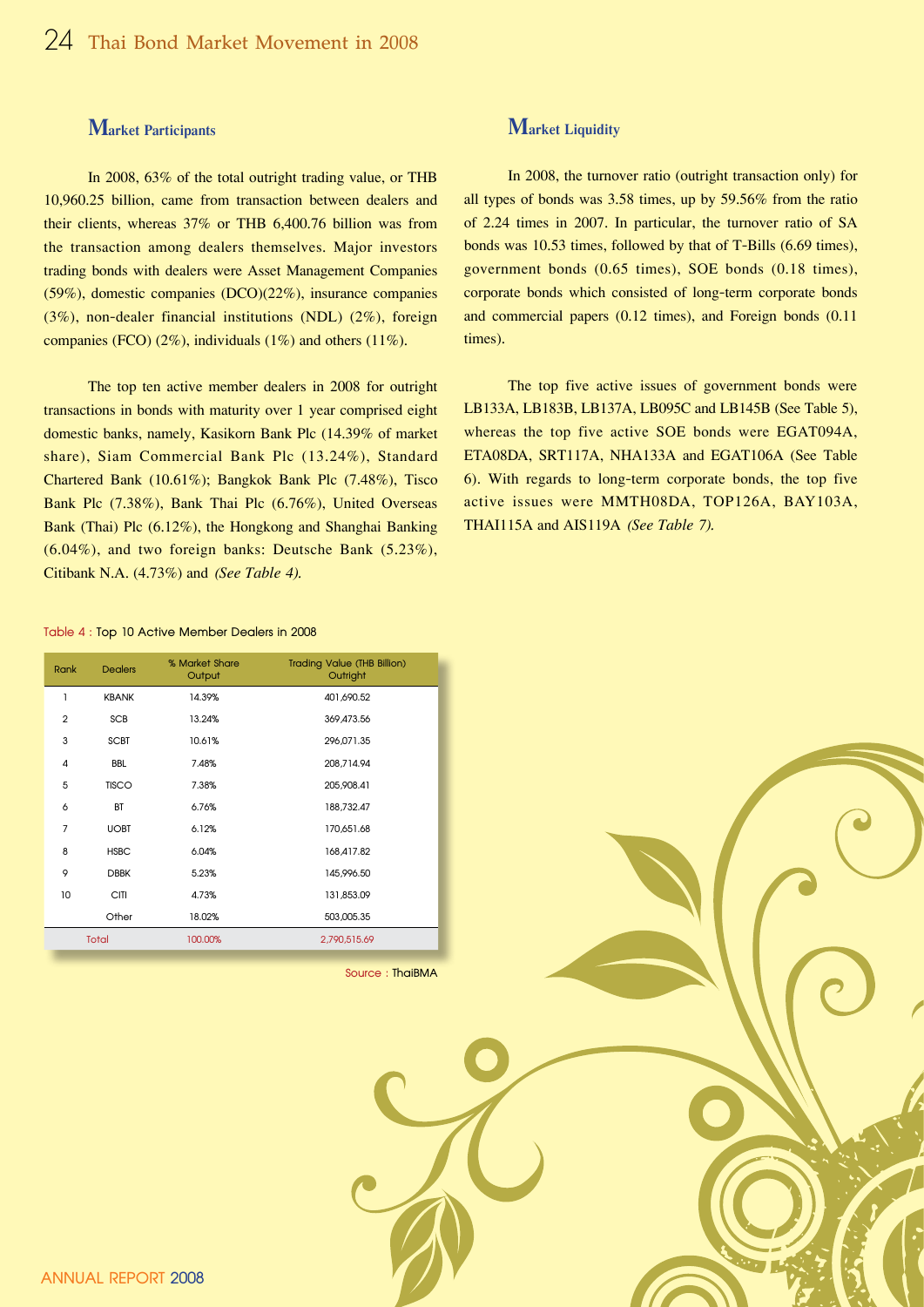| <b>Issue</b>    | <b>Type</b><br>/ rating | TTM (Yrs.) | <b>YTM (%)</b> | <b>Trading Value</b><br>(THB Min) | % of<br><b>Total Trading</b> | <b>Turnover</b><br>Ratio | Last Trade<br>Date |
|-----------------|-------------------------|------------|----------------|-----------------------------------|------------------------------|--------------------------|--------------------|
| Government Bond |                         |            |                |                                   |                              |                          |                    |
| <b>IB133A</b>   | GB                      | 4.21       | 2.210000       | 306.577.04                        | 1.77                         | 3.10                     | 26/12/08           |
| IB183B          | GB                      | 9.21       | 2.400000       | 173.456.19                        | 1.00                         | 2.77                     | 30/12/08           |
| LB137A          | GB                      | 4.54       | 2.000000       | 69.506.46                         | 0.40                         | 1.34                     | 30/12/08           |
| IB095C          | GB                      | 0.37       | 1.850000       | 64.050.11                         | 0.37                         | 1.54                     | 30/12/08           |
| LB145B          | GB                      | 5.37       | 1.945000       | 63,409.31                         | 0.37                         | 0.95                     | 30/12/08           |

#### **Table 5 : Top 5 Most Active Government Bond**

**Source : ThaiBMA**

**Source : ThaiBMA**

#### **Table 6 : Top 5 Most Active State Owned Enterprise Bond**

| <b>Issue</b>                | <b>Type</b><br>/ rating | TTM (Yrs.) | <b>YTM (%)</b> | <b>Trading Value</b><br>(THB Min) | % of<br><b>Total Trading</b> | <b>Turnover</b><br>Ratio | Last Trade<br>Date |
|-----------------------------|-------------------------|------------|----------------|-----------------------------------|------------------------------|--------------------------|--------------------|
| State Owned Enterprise Bond |                         |            |                |                                   |                              |                          |                    |
| FGAT094A                    | G                       | 0.39       | 3.350000       | 2.050.41                          | 0.01                         | 2.05                     | 11/11/08           |
| FTA08DA                     | G                       | 0.08       | 3.455000       | 2.049.74                          | 0.01                         | 2.05                     | 7/11/08            |
| <b>SRT117A</b>              | G                       | 2.59       | 2.500000       | 1.775.46                          | 0.01                         | 1.78                     | 9/12/08            |
| <b>NHA133A</b>              | G                       | 4.25       | 2.850000       | 1.706.13                          | 0.01                         | 1.14                     | 11/12/08           |
| EGAT106A                    | G                       | 1.55       | 3.195000       | 1.554.31                          | 0.01                         | 0.78                     | 1/12/08            |

**Table 7 : Top 5 Most Active Corporate Bond**

| <b>Issue</b>    | <b>Type</b><br>/ rating | TTM (Yrs.) | <b>YTM (%)</b> | <b>Trading Value</b><br>(THB Min) | % of<br><b>Total Trading</b> | <b>Turnover</b><br>Ratio | Last Trade<br>Date |
|-----------------|-------------------------|------------|----------------|-----------------------------------|------------------------------|--------------------------|--------------------|
| Corporate Bond  |                         |            |                |                                   |                              |                          |                    |
| MMTH08DA        | SEC/AAA(tha)            | 0.1        | 3.707500       | 2.736.43                          | 0.02                         | 0.55                     | 3/11/08            |
| <b>TOP126A</b>  | $/AA$ - $(\text{tha})$  | 3.75       | 4.822500       | 2.624.75                          | 0.02                         | 0.87                     | 4/9/08             |
| <b>BAY103A</b>  | /AA-(tha)               | 1.27       | 4.650000       | 2.361.80                          | 0.01                         | 0.22                     | 11/12/08           |
| <b>THAI115A</b> | /A+                     | 2.38       | 4.000000       | 1.903.63                          | 0.01                         | 0.32                     | 25/12/08           |
| AIS119A         | /AA                     | 2.69       | 4.190000       | .584.73                           | 0.01                         | 0.40                     | 29/12/08           |

**Source : ThaiBMA**

# **Yield Movement and the ThaiBMA Bond Index**

In 2008, government yield curves had been fluctuating due to interest rate uncertainty. The Bank of Thailand Monetary Policy Committee (MPC) increased its 1-day RP rate by 0.25% in July and another 0.25% in August, in order to reduce inflation risk and attain inflation target after world crude oil prices raised significantly. As a result, yield curve shifted up along with the increased domestic interest rate. However, since the global financial crisis seemed to worsen, central banks around the world started to battle recession by reducing their benchmark interest rates which may stimulate lending and bolster their economies. On December 3<sup>rd</sup> the central bank of Thailand cut 1-day RP rate sharply by 1%, therefore government yield curves shifted down and flatten. At the end of December 2008, the yield of short-term bonds with 1 month to 3 years maturity

decreased in the range of -99 to -199 bps, the medium-term bond with 5-10 years maturity were down by -219 to -227 bps, and the long-term bond with more than 10 years maturity decreased by -201 to -225 bps.

The ThaiBMA government clean price index closed the year 2008 at 111.64, with a positive return of 13.11%. Returns on ThaiBMA government bond index subgroup 1 (1-3 years), subgroup 2 (3-7 years), subgroup 3 (7-10 years), subgroup 4 (over 10 years) and subgroup 5 (less than 10 years) were 7.87%, 15.38%, 24.21%, 30.42%, and 14.24%, respectively. Corporate bond clean price index closed at 106.07 at the end of December 2008 with a positive return of 2.76%. Also, total returns on corporate bonds index rose from 7.35% in 2007 to 8.05% in 2008.